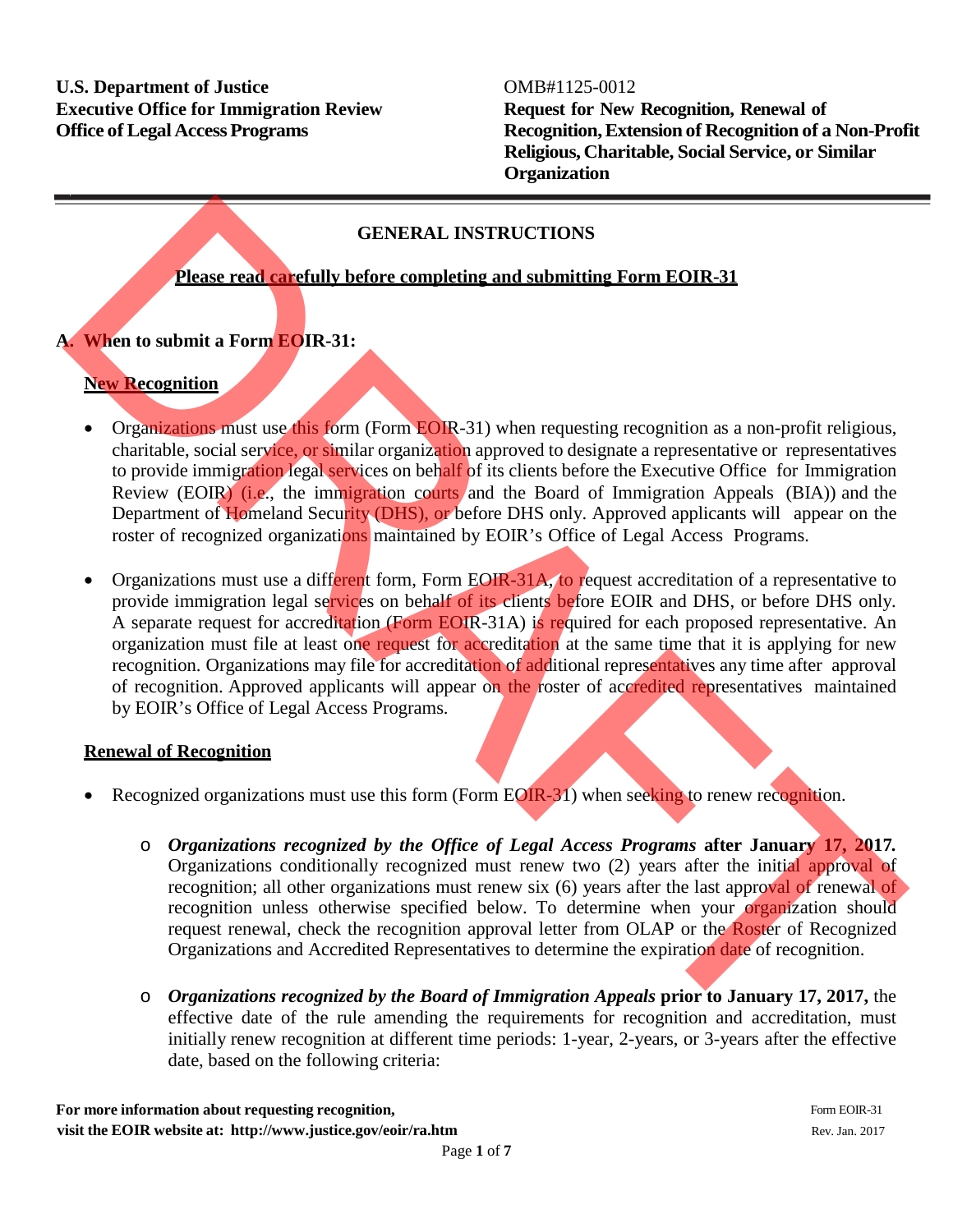- o For organizations without an accredited representative on January 17, 2017 organizations must seek renewal within 1-year of January 17, 2017
- o For organizations that were recognized more than 10 years prior to January 17, 2017 organizations must seek renewal within 2-years of January 17, 2017
- o For organizations that were recognized less than 10 years prior to January 17, 2017 organizations must seek renewal within 3-years of January 17, 2017
- For headquarters or designated office with extension(s) to branch offices that are approved by OLAP under 8 CFR § 1292.15, the headquarters or designated office's recognition approval date is the date that triggers the renewal requirements for all offices. For example, the headquarters or designated office of an organization was recognized more than 10 years prior to January 17, 2017, but branch offices of the organization were separately recognized five (5) and three (3) years prior to that date. For the headquarters and the branch offices to remain recognized, the organization must apply for renewal of recognition within two (2) years of January 17, 2017. The organization may also seek extension of its recognition to additional offices or locations at that time. organizations must seek renewal within 2-years of laminary 17, 2017<br>
To reginate that were recognized to the them 10, years prior to January 17, 2017<br>
To reachanges or designated office with estensions of laminary 17, 201

## **Extension of Recognition**

Organizations requesting recognition and currently recognized organizations must use this form (Form EOIR-31) when seeking to extend or renew extension of recognition from the organization's headquarters or designated office to any other office or location where the organization regularly offers immigration legal services. The name and address of the extended locations will be included on the roster of recognized organizations once approved. Representatives accredited at the organization's headquarters or designated office location may serve clients at any of the other approved offices or locations.

#### **B. Where to submit a Form EOIR-31**:

R&A Coordinator Office of Legal Access Programs Executive Office for Immigration Review 5107 Leesburg Pike, Suite 1900 Falls Church, VA 22041

#### **C. How to request new recognition, renewal of recognition, or extension of recognition:**

#### **Part 1.**

• Provide the organization's complete name, including any other names under which it is doing business or that it previously used to request recognition or accreditation. Also, provide the organization's contact information. The organization's physical location (street address) must be provided; a post office box number is not acceptable.

## **Part 2.**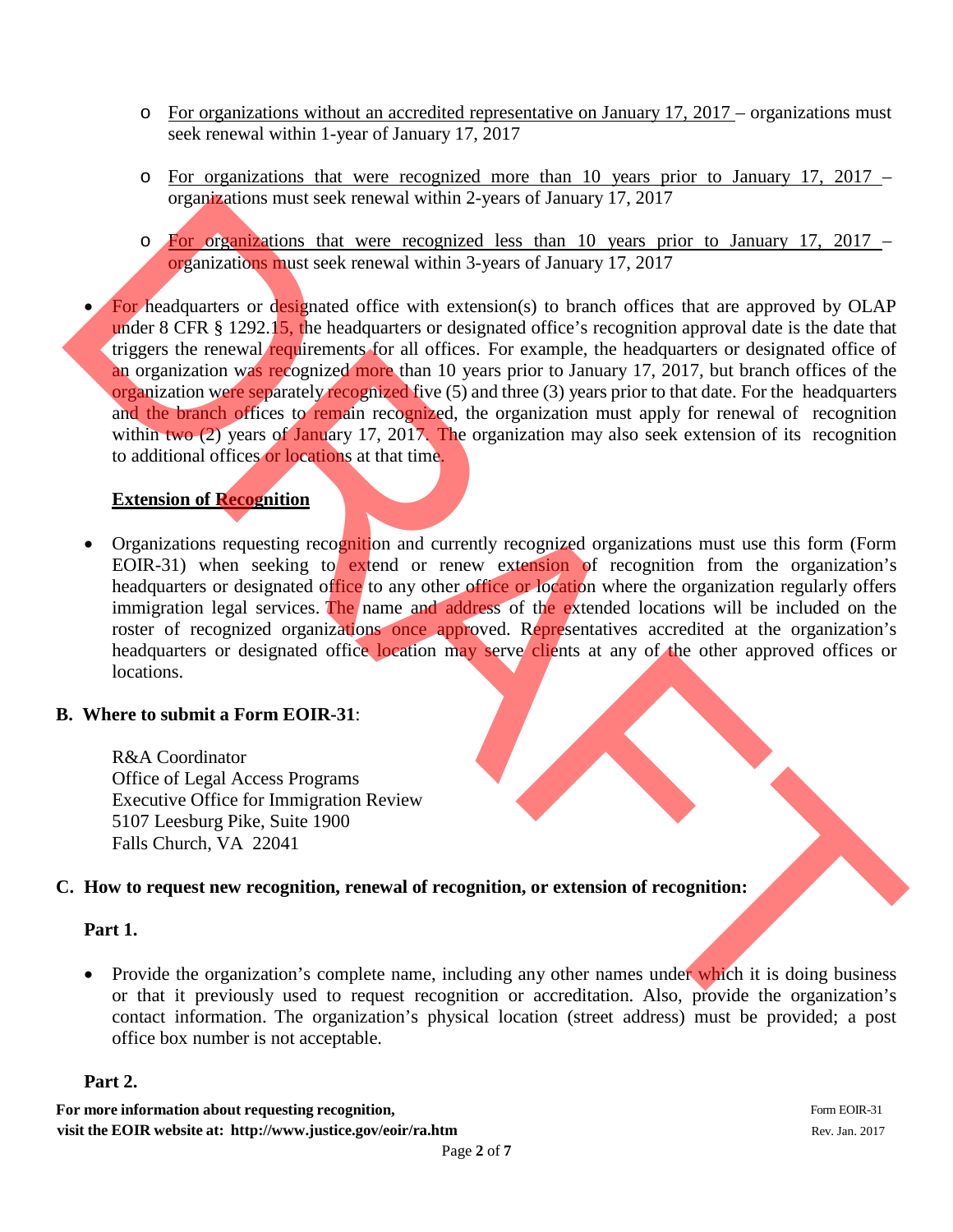Only choose one of the following items to show what action you are requesting with this form:

- New Recognition: Check this box if you are an organization which: (1) has never requested recognition; (2) previously requested recognition and the request was disapproved; or (3) previously had been approved for recognition and then the organization's recognition was terminated. If the organization previously had its request for recognition disapproved or its recognition terminated, please provide the date of the disapproval or termination.
- Renewal of Recognition: Check this box if you are an organization which is currently recognized and seeking to renew your recognition.
	- o An organization seeking renewal that has no extended office or location **and** has had no changes to the information provided in Part 5 through Part 8 of this form since the last date of approval of recognition may skip those parts and continue to Part 9.
	- o An organization that has had changes to the information provided in Part 5 through Part 8 of this form since the last date of approval of recognition must update those parts of the form.
- o An organization seeking renewal with an extended office or location must complete Part 3 and Part 4 of this form. Such an organization must also complete and update Part 5 through Part 8 of the form, unless the organization has had no changes to the information provided in Part 5 through Part 8 since the last date of approval of recognition or extension of recognition, whichever is later. approved of recognition and then the formula in the operation is extending to the regard of the computation of the state of the state of the state of the state of the state of the state of the state of the state of the st
	- Extension of Recognition: Check this box if you are currently a recognized organization and you are *only* seeking to extend recognition to another office or location. (If you are a new organization applying for recognition or a currently recognized organization and you are seeking renewal, you do not need to check this box.)

# **Part 3**.

- Check the "yes" box if you are seeking to extend the organization's recognition from its headquarters or designated office to another office or location where the organization regularly provides immigration legal services. Provide the number of locations to which you are seeking to extend recognition and continue to Part 4.
- Check the "no" box if you are not seeking to extend the organization's recognition to another office or location. Skip Part 4 and continue to Part 5.

## **Part 4.**

• Provide the name (if it is known in the community under a different name from the applicant organization) and contact information about individual offices or locations to which the organization is seeking to extend recognition. The extended office(s) or location(s) of an organization must have a street address for contact purposes. A post office box number is not acceptable.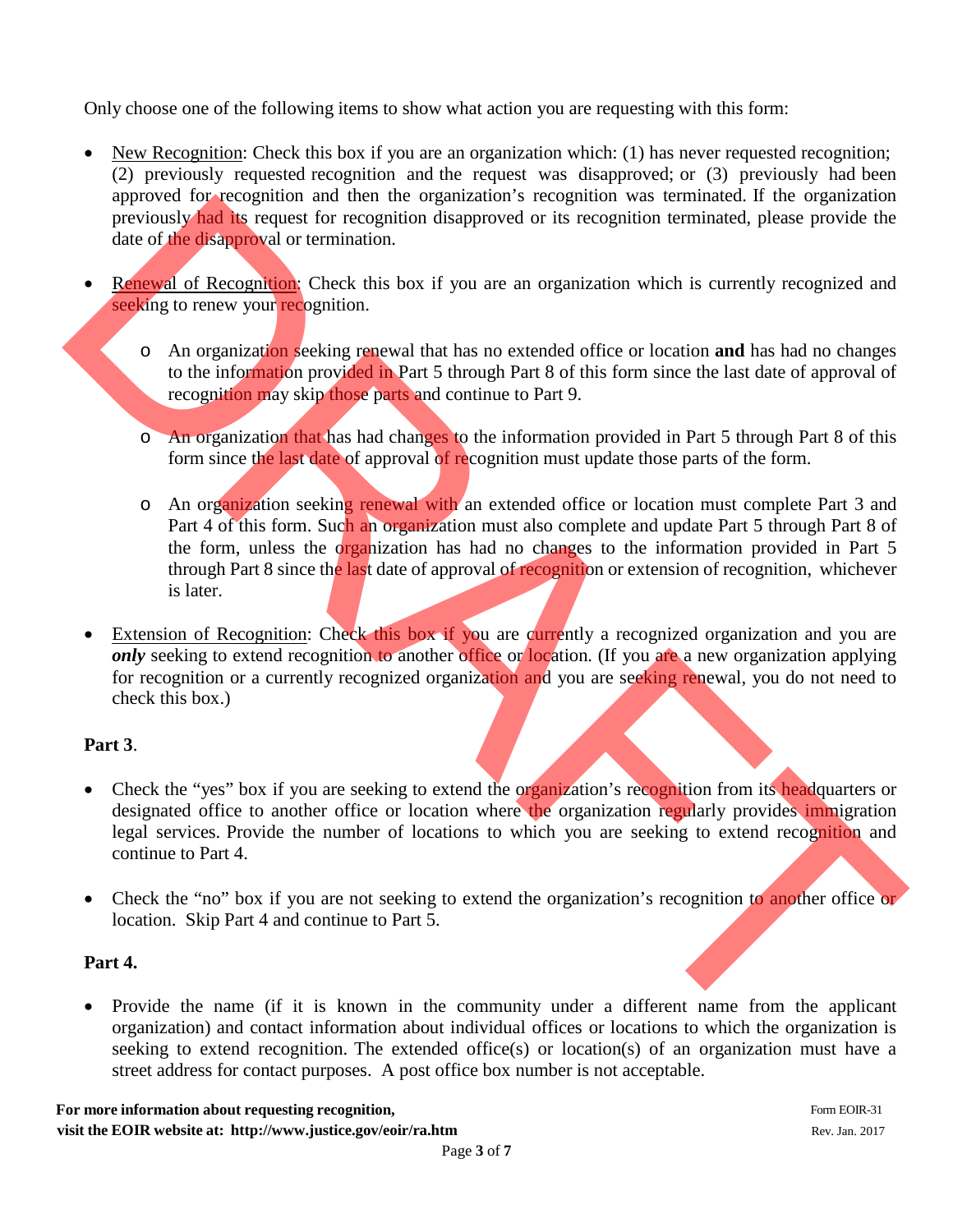- Check the appropriate box to indicate whether the extension request is for a new extension of recognition or a renewal of an extension of recognition. Also, indicate whether there is additional relevant information about this office or location, such as other contact information or a fee schedule or supervisory structure different than the organization's headquarters or designated office. Provide this information on additional sheets of paper.
- Attach additional sheets of paper (or copy Part 4 of this form), if you seek to extend recognition to more than one office or location.
- If your organization is currently recognized and solely submitting this form to extend recognition to a new location, complete Part 5 and Part 6 *only* if there have been changes affecting the organization since the last approval of recognition, which have not been previously reported to OLAP. Otherwise, continue to Part 7.

# **Part 5.**

Check the box(es) to indicate the proof submitted with the request to show that the applicant organization is established as a non-profit religious, charitable social service or similar organization in the United States. PLEASE NOTE: A mission statement or statement of purpose of the organization must be included. Additional proof may include the organization's constitution, charter, by-laws, articles of incorporation, state non-profit status, or other documentation. Attach address these to paper (or copy Part 4 of this form), if you seek to extend recognition to more than one of the beaming the commutation is compared and solely submitting this form to extend recognition to a free fr

## **Part 6.**

• Check the box to show that the organization has obtained or is in the process of obtaining federal taxexempt status and attach supporting documentation. If the organization is in the process of obtaining federal tax-exempt status, the organization must attach documentation to show that the organization applied for tax-exempt status and the determination is pending.

# **Part 7.**

The information and documentation requested under Parts 7 and 8 will be considered to ascertain whether the organization has adequate knowledge, information, and experience in immigration and nationality law, practice, and procedure.

- Submit an organizational chart identifying the names and titles of immigration legal staff and supervisors at the organization's headquarters or designated office and any offices or locations seeking extension of recognition.
- Indicate whether the organization's staff includes attorneys who are eligible to practice law and who are members in good standing of the bar of any state, possession, territory, or commonwealth of the United States, or of the District of Columbia. Attach the attorneys' resumes, which must include information regarding bar admissions, legal experience, and immigration legal training.
- **For more information about requesting recognition,** Form EOIR-31 • Indicate whether the organization has any currently approved accredited representatives on staff. If applicable, indicate the number of accreditation requests (Form EOIR-31A) accompanying this form and the name(s) of the applicant(s) for accreditation. All requests for new recognition must be accompanied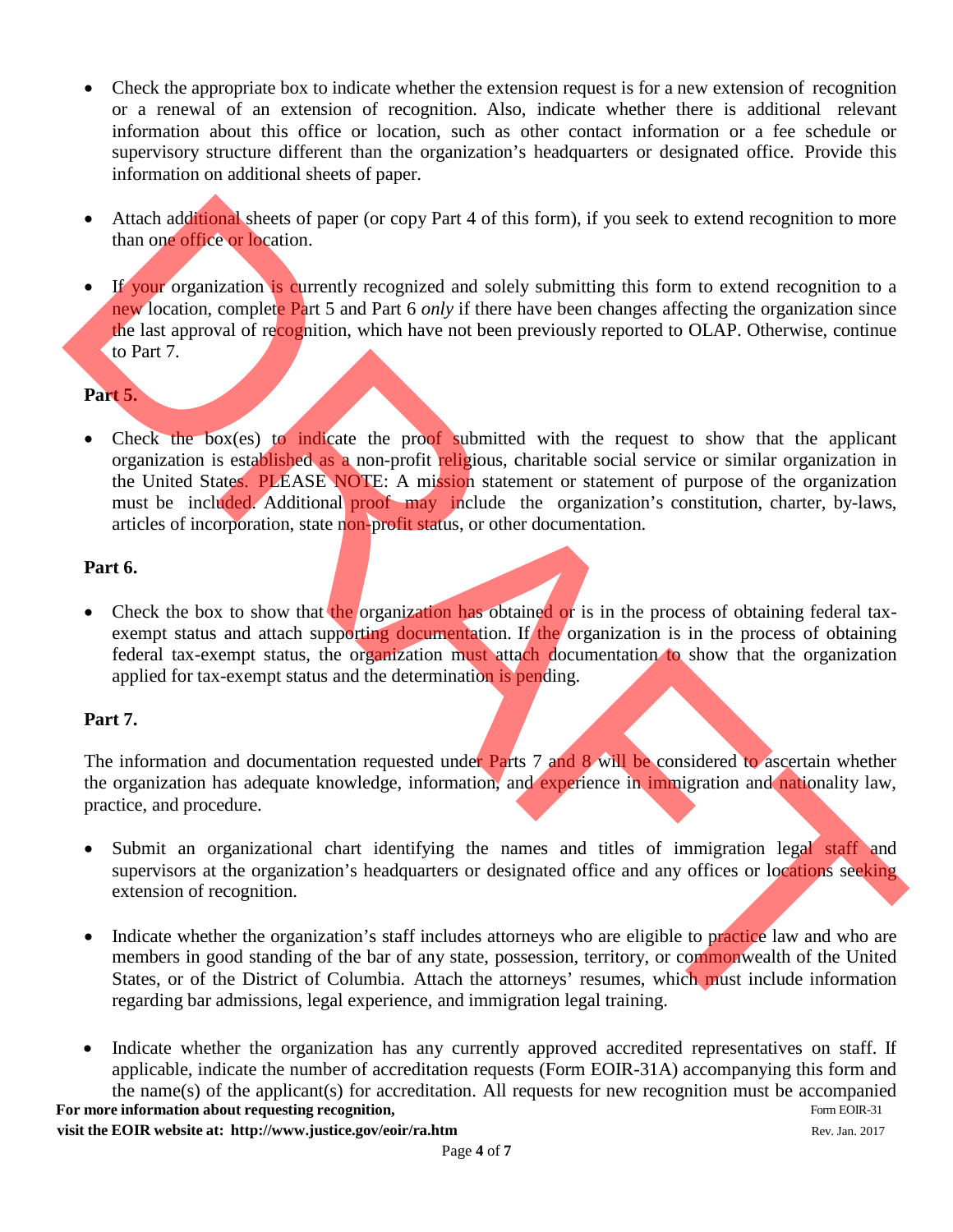by at least one request for accreditation. A request for renewal of recognition or extension of recognition may be accompanied by a request for accreditation.

- If applicable, indicate whether the organization has any arrangements to receive technical support from private counsel, other recognized organizations, or other persons or entities. Describe the arrangements and attach the relevant documentation outline the arrangements.
- Provide a description of the immigration legal services provided by the organization and describe the qualifications for the organization's immigration legal staff to provide such services if not readily apparent from the resumes and documentation already included with the application.

## **Part 8.**

List the print and electronic legal resources available to the organization and its representatives.

## **Part 9.**

- Attach copies of the current annual budget and the prior year's budget, if available. If a current budget is not available, provide the projected budget for the coming year. The annual budget should include sources and amounts of revenue and expenses, and a description of how the organization is funded.
- Indicate whether the organization charges or imposes fees or membership dues on its immigration clients and whether the organization has fee waiver and fee-reduction policies for immigration clients at all locations seeking recognition.
- Attach supporting documentation, such as: fee schedules, fee reduction/waiver policy or guidance, reports for funders or information about other free or low-cost immigration services provided (i.e. educational or outreach activities,), or other relevant documents.

# **Part 10. Renewal of recognition (skip to section D if not seeking renewal of recognition):**

- To renew recognition, an organization must maintain the requirements for recognition and complete the necessary parts of this form to show changes since the last approval of recognition, or extension of recognition, as applicable. For example, an organization that has its tax-exempt status determination pending at the time of approval of recognition must provide its final determination letter.
- Provide a summary of legal services provided for each year since last recognition (but not for any year prior to January 17, 2017) and a list of the offices or locations where the immigration legal services were provided. The summary should include information such as: the total number of clients served (which includes intakes, applications prepared and filed before USCIS, cases appeared in before the immigration courts and the Board, or referred to other attorneys or organizations) and the number of clients to which it provided services at no cost; a general description of the immigration legal services and any immigration-related services provided, such as educational or outreach events conducted, and whether services were provided pro bono or clients were charged in accordance with a fee schedule and organization policies or guidance. Do not provide any client-specific or client-identifying information in the summary. Submit fee schedule(s) and fee reduction/waiver policy or guidance, if any, for each year since the last approval of recognition only if different than those provided since last recognition. and water the description of the immigration legal services provide such a specific the required in the control of the immigration of the control of the control of the control of the control of the control of the control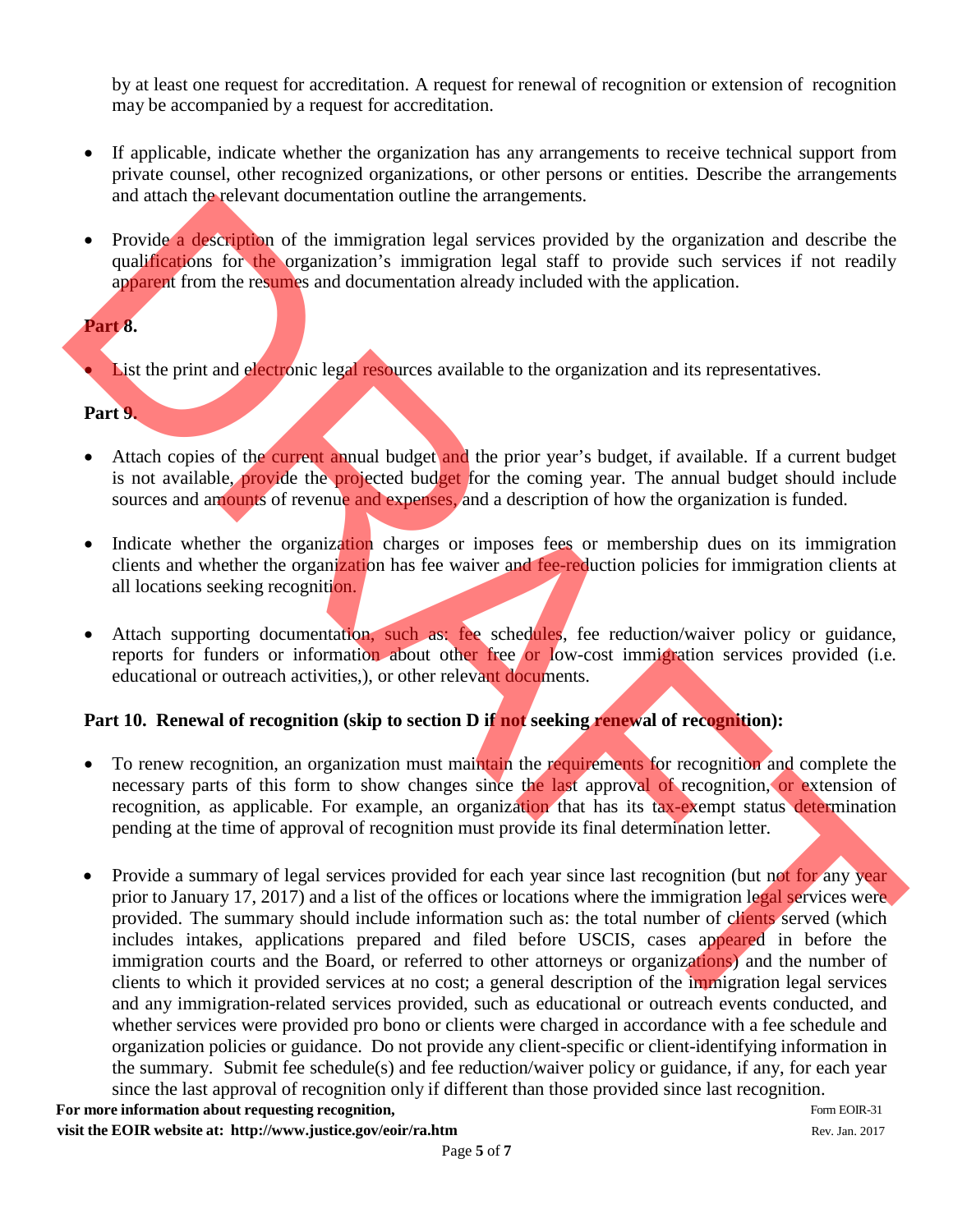- Indicate whether the organization does not have a currently accredited representative on staff and is on inactive status or seeks inactive status.
- Extension(s) of recognition must be renewed at the same time the organization seeks renewal of recognition or the approval of extension of recognition will expire. Include all requests to renew extension of recognition under Part 4 of this form.

## **D. Who must verify the contents of Form EOIR-31:**

- Authorized officer of the requesting organization, such as the President, Executive Director or an officer of the organization, who has been designated to act on behalf of the organization in recognition and accreditation matters must verify the contents of the Form EOIR-31. By signing the form under penalty of perjury, the authorized officer affirms that the form and its attachments are true, correct, and complete. The authorized officer must also attest that the organization provides immigration legal services primarily to low-income and indigent clients.
- Provide contact information for the authorized officer in the event there are any questions related to the application.

## **E. Who must be sent a copy of Form EOIR-31 and its attachments:**

- The organization must send an exact copy of the form and its attachments to the District Director(s) of the U.S. Citizenship and Immigration Services (USCIS) where the organization is located and where it offers or intends to offer immigration legal services. If the organization has offices or locations for which it is seeking extension of recognition or for which it has received extension of recognition that are outside the USCIS district of the organization's headquarters or designated office, the organization must send an exact copy of the form and its attachments to the USCIS District Director(s) covered by those offices or locations. Examina of the sphot of the Network of the Seminary of the function of the sphot of the sphot of the sphot of the sphot of the sphot of the sphot of the sphot of the sphot of the sphot of the sphot of the sphot of the sph
	- For a request for renewal of recognition, an exact copy of the form and its attachments must also be sent the USCIS District Director(s) in the jurisdiction(s) where the organization's accredited representatives regularly represent clients, if not already served according to the above instruction.
	- Complete and sign the "proof of service." The proof of service is the organization's formal guarantee that copies of this form and its attachments have been sent to the appropriate USCIS office(s). Every filing – whether the recognition or accreditation request, additional supporting documents, or other submission to OLAP – must clearly contain a proof of service to the District Director of USCIS in the jurisdiction where the organization is located and, if offering immigration legal services in a different USCIS district, to that USCIS office. To identify the appropriate USCIS offices, the organization should consult the USCIS website (http://www.uscis.gov/about-us/find-uscis-office) or a local DHS office.

#### **F. Paperwork Reduction Act.**

• Under the Paperwork Reduction Act, a person is not required to respond to a collection of information unless it displays a valid OMB control number. In accordance with the Act, EOIR tries to create forms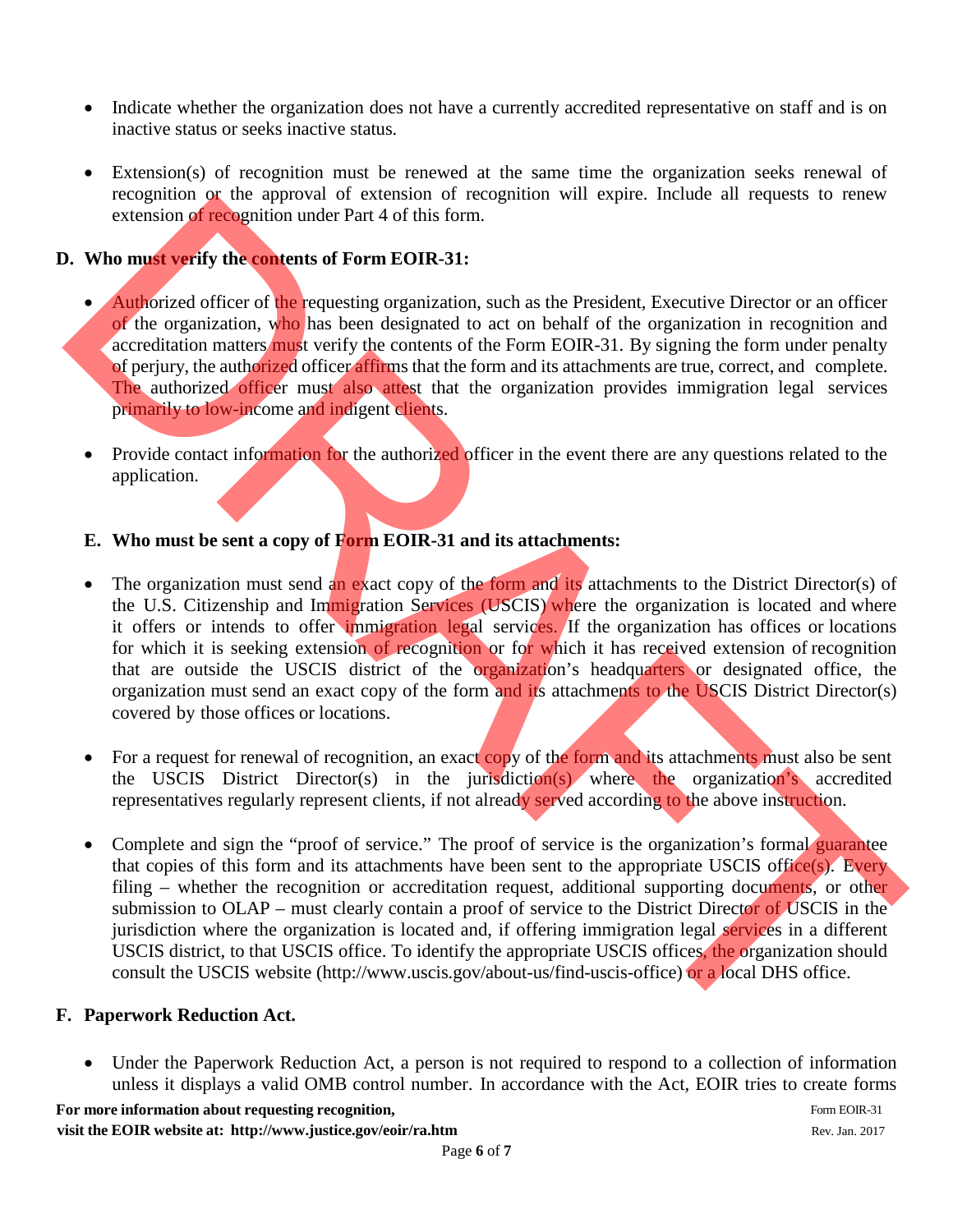and instructions that are accurate, can be easily understood, and which impose the least possible burden on you. The estimated average time to review the form, gather necessary materials, and assemble the attachments is 2 hours for an initial application, and 7 hours (one hour for review and completion of this form, and 6 hours to provide the annual summaries of legal services provided) for renewal of recognition. If you have comments regarding the accuracy of this estimate, or suggestions for making this form simpler, you can write to the Executive Office for Immigration Review, Office of the General Counsel, 5107 Leesburg Pike, Suite 2600, Falls Church, Virginia 22041.

# **G. Privacy Act Notice.**

The collection of this information is authorized by 8 U.S.C. §§ 1103, 1229a, 1362 and 8 C.F.R. §§ 1292.11-19 in order to request recognition of a non-profit religious, charitable, social service or similar organization. The information you provide is voluntary and will be used by EOIR employees to assess your organization's eligibility for recognition; however, failure to provide the requested information may preclude consideration of your request. Pursuant to the Privacy Act, EOIR may share the information provided with this form with others in accordance with approved routine uses. Furthermore, the submission of this form acknowledges that an approved applicant will be subject to the disciplinary rules and procedures at 8 C.F.R. 1003.101*et seq.*, including, pursuant to 8 C.F.R. §§ 292.3(h)(3), 1003.108(c), publication of the approved applicant's name and findings of misconduct should the applicant be subject to public discipline. Counsel, 5.07 Lecalum Pike, Suite 2001, Fulls Church, Virginia 22041.<br>
2. Privaty Art Nother of this information is anthonized by  $8 \text{ US C. } (8 \times 1107, 12256, 1562 \text{ and } 8 \text{ CFR},$ <br>
1. Privaty Art Nother in regime reception of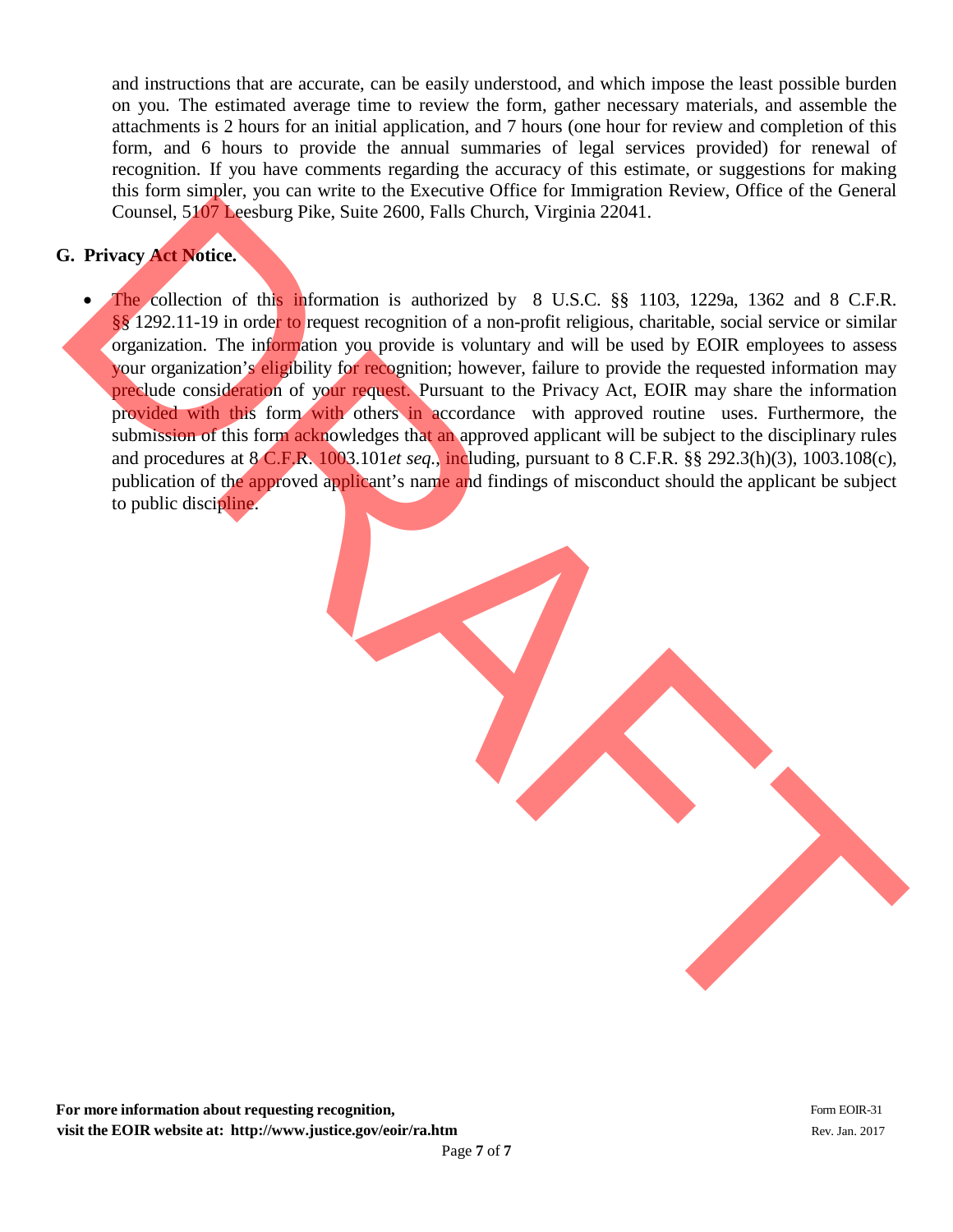**U.S. Department of Justice COMB#1125-0012**<br>
Executive Office for Immigration Review **Request for New** 

Executive Office for Immigration Review **Request for New Recognition, Renewal of Recognition, or**<br>Office of Legal Access Programs **Extension of Recognition of a Non-Profit Religious, Extension of Recognition of a Non-Profit Religious, Charitable, Social Service, or Similar Organization**

| Other Name $(s)$                                                                                                                                                                                                                             |        | Name(s) previously applied under                                                                                                                                             |                                                                                                                      |                            |
|----------------------------------------------------------------------------------------------------------------------------------------------------------------------------------------------------------------------------------------------|--------|------------------------------------------------------------------------------------------------------------------------------------------------------------------------------|----------------------------------------------------------------------------------------------------------------------|----------------------------|
| Number and Street                                                                                                                                                                                                                            |        |                                                                                                                                                                              |                                                                                                                      | Suite-                     |
| <u>and the community of the community of the community of the community of the community of the community of the community of the community of the community of the community of the community of the community of the community</u><br>City |        | State Zip                                                                                                                                                                    |                                                                                                                      | Code                       |
|                                                                                                                                                                                                                                              | Fax -- | Email                                                                                                                                                                        | <u> 1980 - Johann Barn, mars ann an t-Amhain Aonaich an t-Aonaich an t-Aonaich ann an t-Aonaich ann an t-Aonaich</u> |                            |
| Website                                                                                                                                                                                                                                      |        |                                                                                                                                                                              |                                                                                                                      |                            |
| Part 2. Type of Recognition Sought (check one)                                                                                                                                                                                               |        |                                                                                                                                                                              |                                                                                                                      |                            |
|                                                                                                                                                                                                                                              |        | New recognition (or organization previously had recognition disapproved or terminated on                                                                                     |                                                                                                                      |                            |
| $\Box$ Renewal of recognition. Date of last approval or renewal of recognition:                                                                                                                                                              |        |                                                                                                                                                                              |                                                                                                                      | (Month/Day/Year)           |
| Extension of recognition. Approval date of current recognition:                                                                                                                                                                              |        |                                                                                                                                                                              | (Month/Day/Year)                                                                                                     |                            |
|                                                                                                                                                                                                                                              |        |                                                                                                                                                                              |                                                                                                                      | (Month/Day/Year)           |
| Part 3. Extension of Recognition to Other Offices or Locations                                                                                                                                                                               |        |                                                                                                                                                                              |                                                                                                                      |                            |
|                                                                                                                                                                                                                                              |        | Yes. Number of offices or locations seeking new or renewal extension of recognition:                                                                                         |                                                                                                                      | $\therefore$ Go to Part 4. |
| No. Skip Part 4 and Go to Part 5.                                                                                                                                                                                                            |        |                                                                                                                                                                              |                                                                                                                      |                            |
|                                                                                                                                                                                                                                              |        | Part 4. Information about Other Offices or Locations Seeking Extension of Recognition<br>(attach additional sheets of paper, if seeking to extend to more than one location) |                                                                                                                      |                            |
| provide name.                                                                                                                                                                                                                                |        | If organization is known in the community under a different name at this office or location than stated above in part 1,                                                     |                                                                                                                      |                            |
| <b>Organization Name</b>                                                                                                                                                                                                                     |        |                                                                                                                                                                              |                                                                                                                      |                            |
| Number and Street                                                                                                                                                                                                                            |        |                                                                                                                                                                              | Suite                                                                                                                |                            |
|                                                                                                                                                                                                                                              |        | State_                                                                                                                                                                       | Zip Code                                                                                                             |                            |
|                                                                                                                                                                                                                                              | Fax    | -Email                                                                                                                                                                       |                                                                                                                      |                            |
| New extension-                                                                                                                                                                                                                               |        |                                                                                                                                                                              |                                                                                                                      |                            |
|                                                                                                                                                                                                                                              |        |                                                                                                                                                                              |                                                                                                                      |                            |
| Renewal of extension                                                                                                                                                                                                                         |        |                                                                                                                                                                              |                                                                                                                      |                            |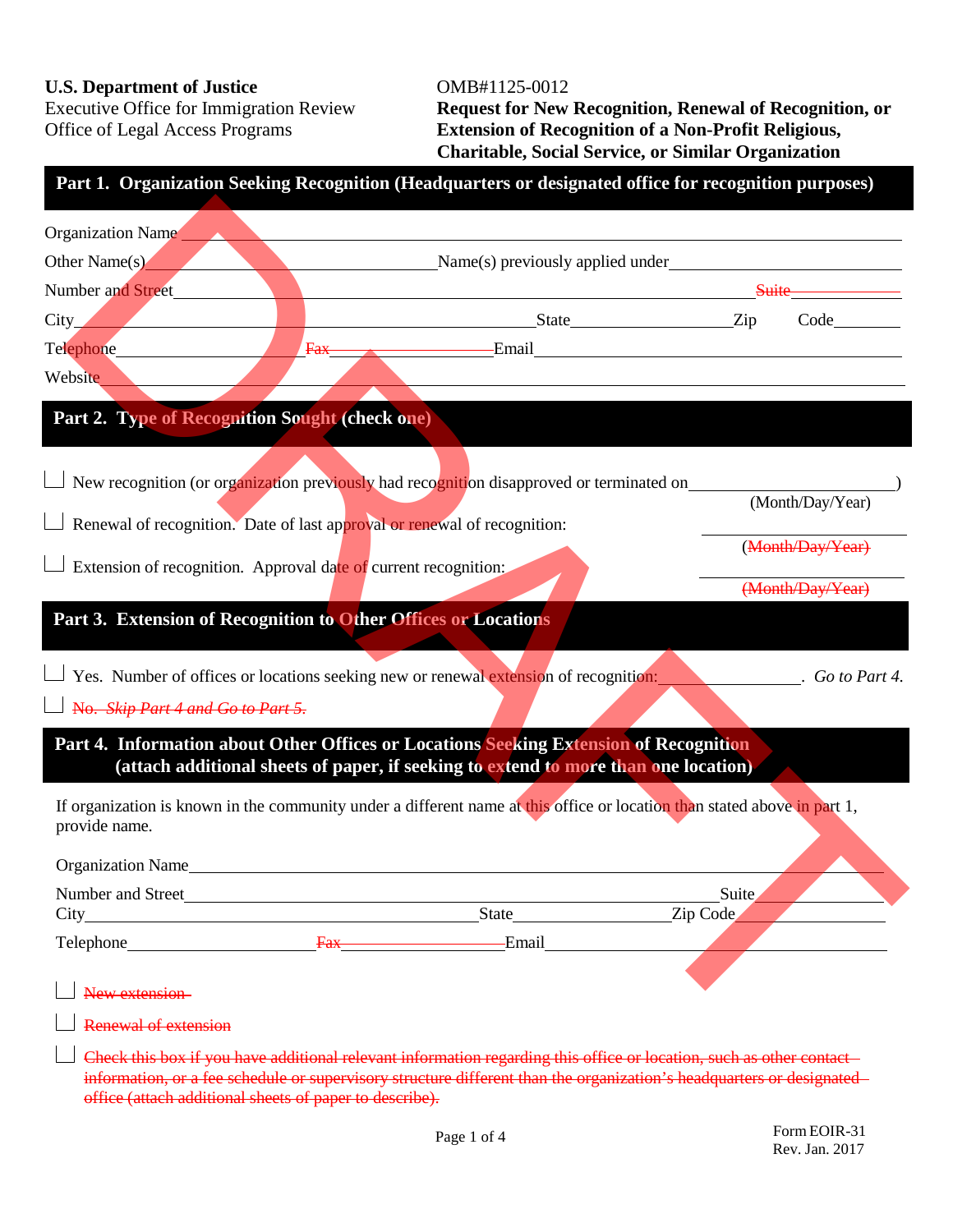| Part 5. Proof of Non-profit, Religious, Charitable, Social Service or Similar Organization                                                                                                                                                                    |  |  |  |  |  |  |
|---------------------------------------------------------------------------------------------------------------------------------------------------------------------------------------------------------------------------------------------------------------|--|--|--|--|--|--|
| Mission Statement/Statement of Purpose<br><b>Required Proof:</b>                                                                                                                                                                                              |  |  |  |  |  |  |
| $\Box$ Bylaws<br>$\Box$ Articles of Incorporation $\Box$ Other<br>Constitution<br>Charter<br><b>Optional Proof:</b>                                                                                                                                           |  |  |  |  |  |  |
| Part 6. Federal Tax-exempt Status (check applicable boxes)                                                                                                                                                                                                    |  |  |  |  |  |  |
| Organization has federal tax-exampt status under section $501(c)(3)$ or section<br>of the Internal<br><b>Revenue Code</b><br>IRS tax determination letter and first page of last annual IRS information return is attached                                    |  |  |  |  |  |  |
| OR <sub>1</sub>                                                                                                                                                                                                                                               |  |  |  |  |  |  |
| Alternative documentation to establish federal tax exempt status is attached                                                                                                                                                                                  |  |  |  |  |  |  |
| Federal tax-exempt status applied for and a determination is pending; supporting documentation is attached                                                                                                                                                    |  |  |  |  |  |  |
| Part 7. Knowledge of Immigration Law and Procedures                                                                                                                                                                                                           |  |  |  |  |  |  |
| Attach organizational chart identifying names and titles of legal staff and supervisors at all locations<br>a.                                                                                                                                                |  |  |  |  |  |  |
| $\Box$ No<br>Yes, attach $resume(s)$<br>Attorney(s) licensed in the United States and in good standing on staff:<br>b.                                                                                                                                        |  |  |  |  |  |  |
| <b>No</b><br>Accredited representative(s) on staff:<br>Yes<br>$\mathbf{c}$ .                                                                                                                                                                                  |  |  |  |  |  |  |
| • If applicable, provide number of accreditation applications (Form EOIR-31A) submitted with this recognition                                                                                                                                                 |  |  |  |  |  |  |
| $\bullet$ Name(s) of applicant(s) for accreditation:                                                                                                                                                                                                          |  |  |  |  |  |  |
| If applicable, describe any arrangements to consult with and/or receive technical support from qualified immigration<br>d.<br>practitioners:                                                                                                                  |  |  |  |  |  |  |
| $\Box$ Yes, attach all agreements with name(s) of private counsel and bar admission(s)<br>• Private counsel: $\Box$ No                                                                                                                                        |  |  |  |  |  |  |
| $\Box$ Yes, attach all agreements with other recognized organizations<br>$\Box$ No<br>• Another recognized organization:                                                                                                                                      |  |  |  |  |  |  |
| • Other: $\Box$ No $\Box$ Yes, explain:                                                                                                                                                                                                                       |  |  |  |  |  |  |
| Describe immigration legal services offered and qualifications of immigration legal staff to provide such services. Attach<br>e.<br>supporting documentation such as resumes, training certificates, letters of recommendation, or other similar information. |  |  |  |  |  |  |
|                                                                                                                                                                                                                                                               |  |  |  |  |  |  |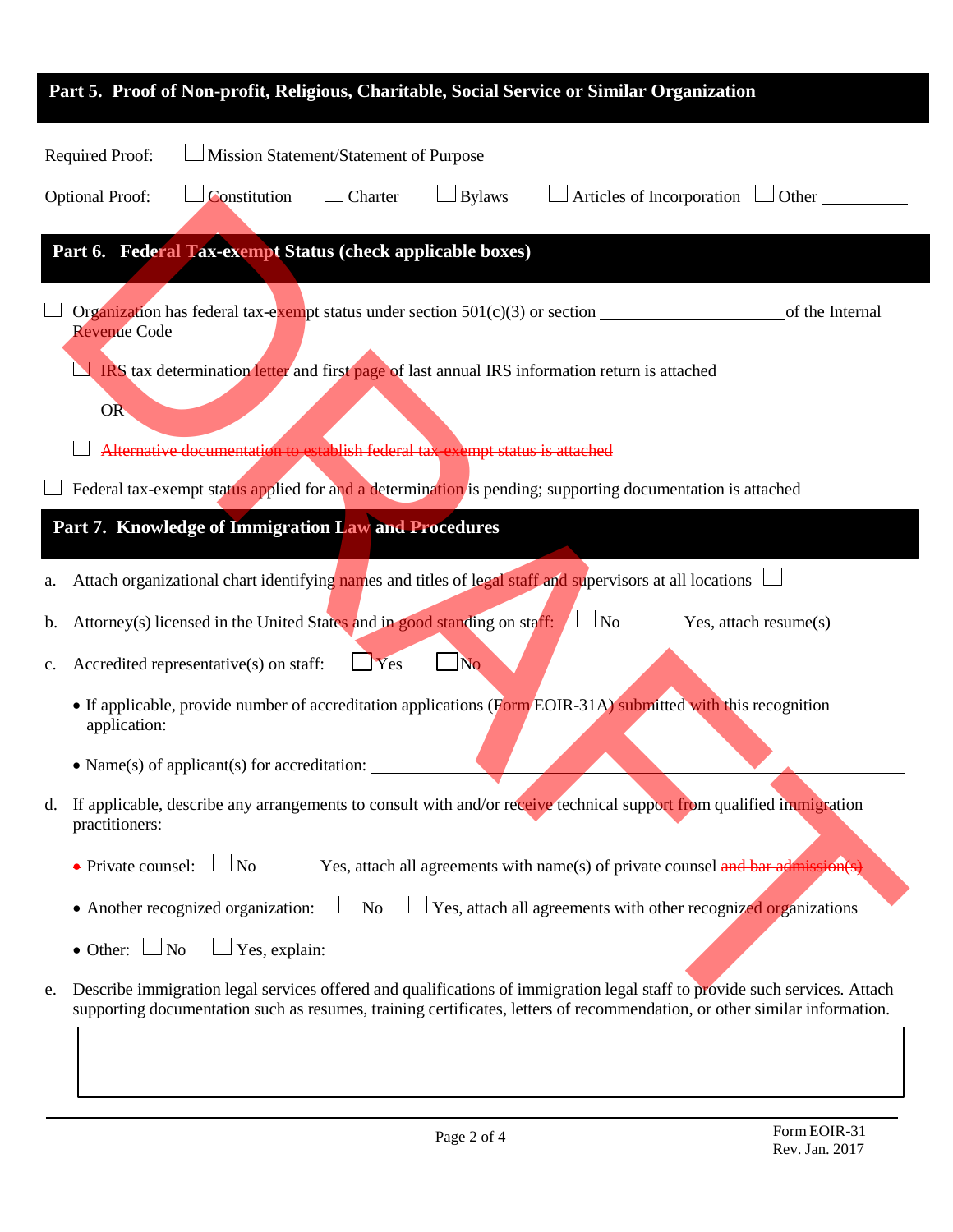# **Part 8. List of Print and Electronic Legal Resources**

#### Print resources:

|                        | Electronic resources:                                                                                                                                                                                                                                                                                                                                                                                                                                                                                                                                                                         |
|------------------------|-----------------------------------------------------------------------------------------------------------------------------------------------------------------------------------------------------------------------------------------------------------------------------------------------------------------------------------------------------------------------------------------------------------------------------------------------------------------------------------------------------------------------------------------------------------------------------------------------|
|                        | Extended locations have access to<br>same sources<br>other resources (please describe):                                                                                                                                                                                                                                                                                                                                                                                                                                                                                                       |
|                        | Provides Services Primarily to Low-Income and Indigent clients<br>Part 9.                                                                                                                                                                                                                                                                                                                                                                                                                                                                                                                     |
|                        | Organization must provide immigration legal services primarily to low-income and indigent clients, and if charging fees,<br>organization must have a policy or guidance for waiving or reducing fees. Provide supporting documentation as provided in<br>the form instructions and attach copies of budget for current year and past year, if available, itemizing sources and amount of<br>funding. If current and/or past budget are not available, provide projected budget for upcoming year.                                                                                             |
|                        | Budget(s). Check if attached.                                                                                                                                                                                                                                                                                                                                                                                                                                                                                                                                                                 |
| a.                     | Fees charged for immigration legal services No Yes Attach detailed fee schedules for all locations                                                                                                                                                                                                                                                                                                                                                                                                                                                                                            |
| <del>b.</del>          | Yes Attach list of dues charged at all locations<br>Membership dues charged                                                                                                                                                                                                                                                                                                                                                                                                                                                                                                                   |
| c.                     | No Yes Attach fee waiver policy/guidance provided to clients<br>Waiver of immigration legal fees policy<br>and staff at all locations                                                                                                                                                                                                                                                                                                                                                                                                                                                         |
|                        | Yes Attach fee reduction policy/guidance provided to clients<br>d. Reduction of immigration legal fees policy $\overline{N_0}$<br>and staff at all locations                                                                                                                                                                                                                                                                                                                                                                                                                                  |
|                        | Part 10. Renewal of Recognition. Complete if seeking to renew recognition.<br>If not seeking renewal, skip to Part 11.                                                                                                                                                                                                                                                                                                                                                                                                                                                                        |
| a.                     | Organization must maintain the requirements for recognition and complete Parts 1 through 9 of this form. In the case of<br>the headquarters or designated office with extension(s) to branch offices that are approved by OLAP, the headquarters or<br>designated office's recognition approval date is the date that triggers the renewal requirements for all offices. Attach<br>supporting documentation for the above sections only if there have been changes since the last approval or renewal of<br>recognition. Check this box if supporting documentation has been attached. $\Box$ |
| b.                     | Include summary of legal services performed for each year during the last period of recognition. Check this box if<br>attached.                                                                                                                                                                                                                                                                                                                                                                                                                                                               |
| $e_{\overline{\cdot}}$ | If the organization does not currently have an accredited representative on staff and is on inactive status or seeks inactive<br>status, check this box.                                                                                                                                                                                                                                                                                                                                                                                                                                      |
|                        | All requests for renewal of extension or to apply for new extension(s) of recognition with this application should be-                                                                                                                                                                                                                                                                                                                                                                                                                                                                        |

- b. Include summary of legal services performed for each year during the last period of recognition. Check this box if attached.
- c. If the organization does not currently have an accredited representative on staff and is on inactive status or seeks inactive status, check this box.
- d. All requests for renewal of extension or to apply for new extension(s) of recognition with this application should be indicated in Part 4. Check this box if seeking renewal of extension(s) or new extension(s).